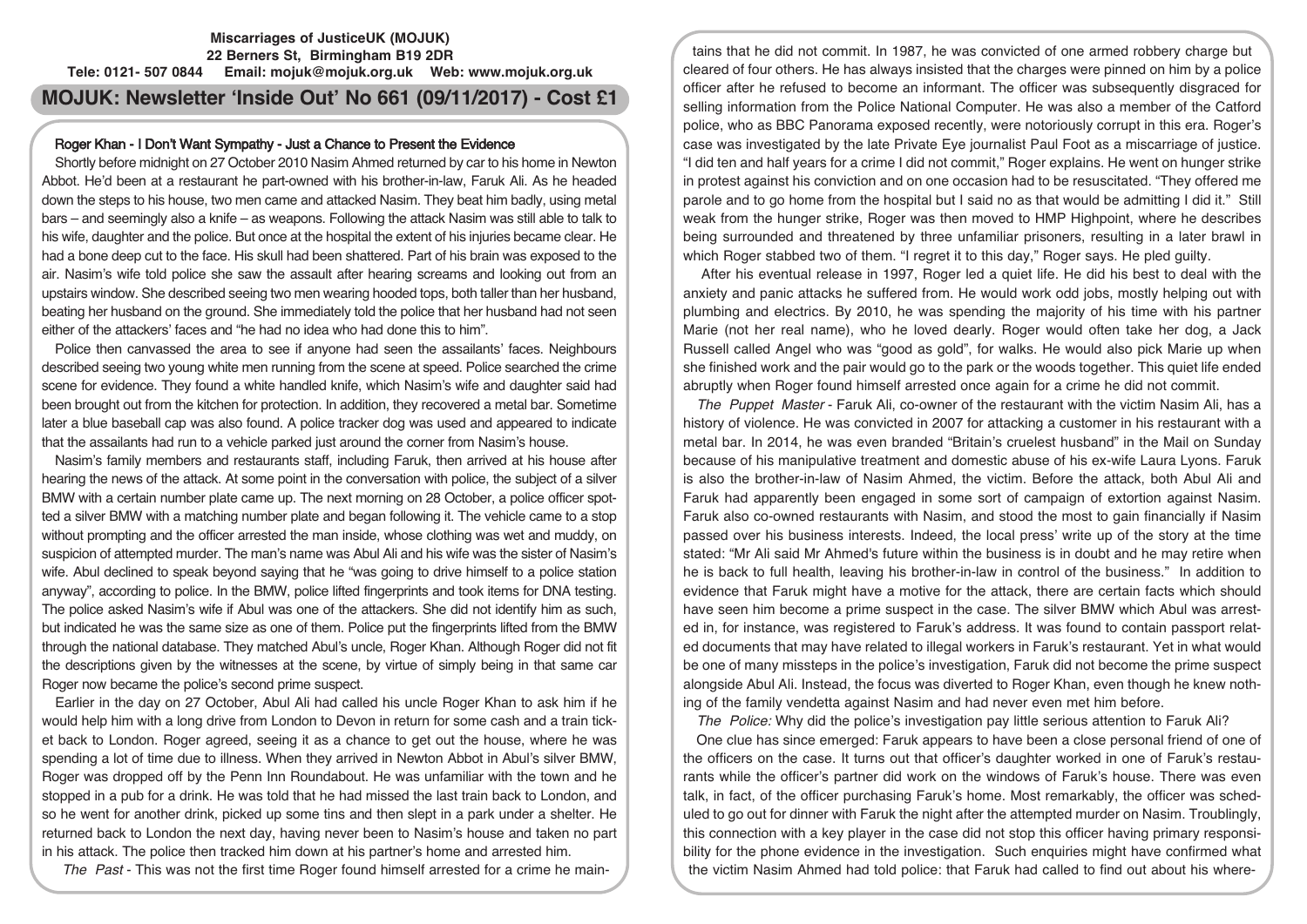abouts the night of the attack. Even more worrying, even though they eventually had one of Faruk's phones in their possession, the police decided not to examine it further.

Years later, the Criminal Cases Review Commission – the miscarriage of justice review body – said it was satisfied that the connection between the officer and Faruk did not mean that the police had any conflict of interest. They said that the officer declared the links to her superior and "appropriate safeguards" were put in place – although it did not identify what exactly those safeguards were. This simply cannot be good enough. The police investigation into the attack on Nasim was also handicapped by a series of blunders. For instance, they did not secure the crime scene, meaning anyone could have tampered with it, including Faruk, and they failed to make reasonable efforts to track down the victim's phone which had gone missing from the scene.

Roger's previous experience of being mistreated and in his terms "fitted up" by the police influenced the way he acted in the interview. He was cagey and reluctant to give police definite answers, not wanting to do something that would amount to informing on his sister's son, Abul, who he knew was in custody. "I'm really apprehensive," he told them. "I've already been through all this once you know, I've answered when I'm innocent." Roger ended up shutting down – something that would later be used to portray him as a liar – not realising how crucial it was to give a full account of his movements, as he knew he was innocent and assumed this would soon be established. While Roger was being grilled, the duty solicitor sat there apparently distracted, drawing doodles on his notes.

The Defence: In theory, legal aid guarantees that whether a person accused of a crime is rich or poor they will be provided with a legal team work on their behalf to test or even challenge the case put against them. It is an essential part of making sure people get a fair trial in an adversarial system, especially when they are accused of the most serious crimes. In practice, however, the situation is very different. Criminal legal aid spending declined from £2.4bn to £1.6bn in the last Parliament as the hourly rates paid to lawyers defending the poor tumbled. On top of this, dis-incentives to providing the highest quality legal representation to clients are built into the fee structures. Page count parameters and fixed fees mean that it pays more to do less work for the accused, even if it might prove their innocence. Roger Khan told the first solicitors assigned to his defence that he was innocent and that he wanted them to obtain CCTV footage from pubs and betting shops from around Newton Abbot which would support his alibi. However, the firm never did the work. It seems they did not believe in their client - in their letter to counsel, the solicitors did not even mention the fact that Roger was maintaining his innocence.

After losing faith in these representatives, Roger asked for new ones. A new firm was assigned to his defence, though not the London firm he had wanted. Once again, these new solicitors did not make any efforts to secure CCTV evidence of his innocence or do further investigation. Extremely dissatisfied, Roger asked the judge for new representatives to replace them. "I don't trust them," Roger told the judge. The lawyers portrayed Roger's complaint about their lack of investigation as a grievance to do with bail. The judge accepted this account. He told Roger he would not be providing him with any other representation: it was the lawyers he didn't trust or nobody. Roger decided to sack the lawyers. "Anyone would, when they wasn't doing the things that needed to be done," he explains.

The Judge decided not to have Roger assessed for competency to conduct his own defence. Had he done, he might learned that Roger had been diagnosed with dyslexia and taught himself to read aged 17 using Commando comic books. "It would be lucky if I got more than three years in school. I got a street education," Roger recalls. Since the Judge did not take this step, Roger would now have to represent himself at an attempted murder trial

without any kind of legal training – and without the ability to take notes. One of the world's richest countries had failed provide him with lawyers who would investigate his defence or even give him the presumption of innocence that was supposed to protect him.

Roger now had four and a half months to prepare his case from inside his cell at Exeter prison. Although he was never given the pub and betting shop CCTV footage, a few weeks before the trial began the police did give Roger DVDs with 790 hours of video from various town cameras where footage could still be recovered. Although Roger was unfamiliar with Newton Abbot, he would now have to review the video to see if he could track his movements in a way that would prove his innocence. What resources were provided to Roger to help him with this mammoth task, which those who have worked with CCTV footage will tell you requires a thorough, systematic review? He was allowed one or two hours a day in prison to review the DVDs. He was forced to try a "lucky dip" approach whereby, fingers-crossed, he might be able to find himself in 790 hours of footage, without knowing any of the street references. To make things worse, Roger recalls: "I could not see the videos as my glasses in prison were of the wrong prescription and falling apart".

Roger having to singlehandedly review the CCTV evidence is particularly concerning because it appears the police's review of footage was not as thorough as was suggested to the jury. Although the police presented footage of Roger outside ASDA the morning after the crime, they failed to provide any images of him on the way to the supermarket - even though he would surely have been recorded on other cameras. This lends support to the view that the police's treatment of CCTV evidence was in some way selective and missed out footage that could be helpful to Roger. On top of having to analyse the CCTV footage, Roger, who has no background in science, had to analyse the findings of highly technical analysis of DNA evidence for himself, without the help of experts. And the police only ordered some of the evidence tested – once they had a link with Roger, the testing stopped. But Roger had an innocent reason for his DNA appearing on items from the silver BMW he had travelled in with his nephew on the long drive to Newton Abbot.

The Trial: Roger and Abul Ali's joint trial for attempted murder began at Exeter Crown Court in July 2011.As a litigant in person, Roger was bombarded with new disclosure from the prosecution as it came in and he had to question witnesses all by himself. This task, which would have been challenging to most lawyers, was made all the more difficult for Roger after he decided to go on hunger strike after the Judge rejected his argument that there was no case to answer. "How can I look at three bin bags of papers and be on hunger strike and meeting with the prosecution and run my own case?" Roger asks. "I felt like saying to hell with it all. The paperwork felt like it was coming out the back of your head." Not eating left Roger dizzy and unable to concentrate. It got to the stage where he passed out in the cells and missed out on some of the proceedings. The Judge was adamant about going forward regardless, saying: "I have already expressed my serious anxiety about this declining state of health, but I am not going to let this trial be held to ransom. We will get to the end of this case, one way or another." The judge did not inform the jury that Roger was refusing to eat, something that Roger believes was unfair. He thinks "they should have been told about it as my manner and frustrations could easily of been misconstrued as being down to something other than the fact I wasn't eating or drinking throughout my trial."

The only legal advice Roger received during his trial was from a barrister unfamiliar with the case who was asked to talk to Roger about certain legal issues. This barrister could not remedy the complete failure of the solicitors to secure evidence of the alibi. Furthermore, the junior Crown barrister was made to visit Roger in the cells to discuss what would happen next, and what the questions Roger wanted to ask would lead to. Plainly, neither could protect Roger's interests.

 $\overline{3}$   $\overline{4}$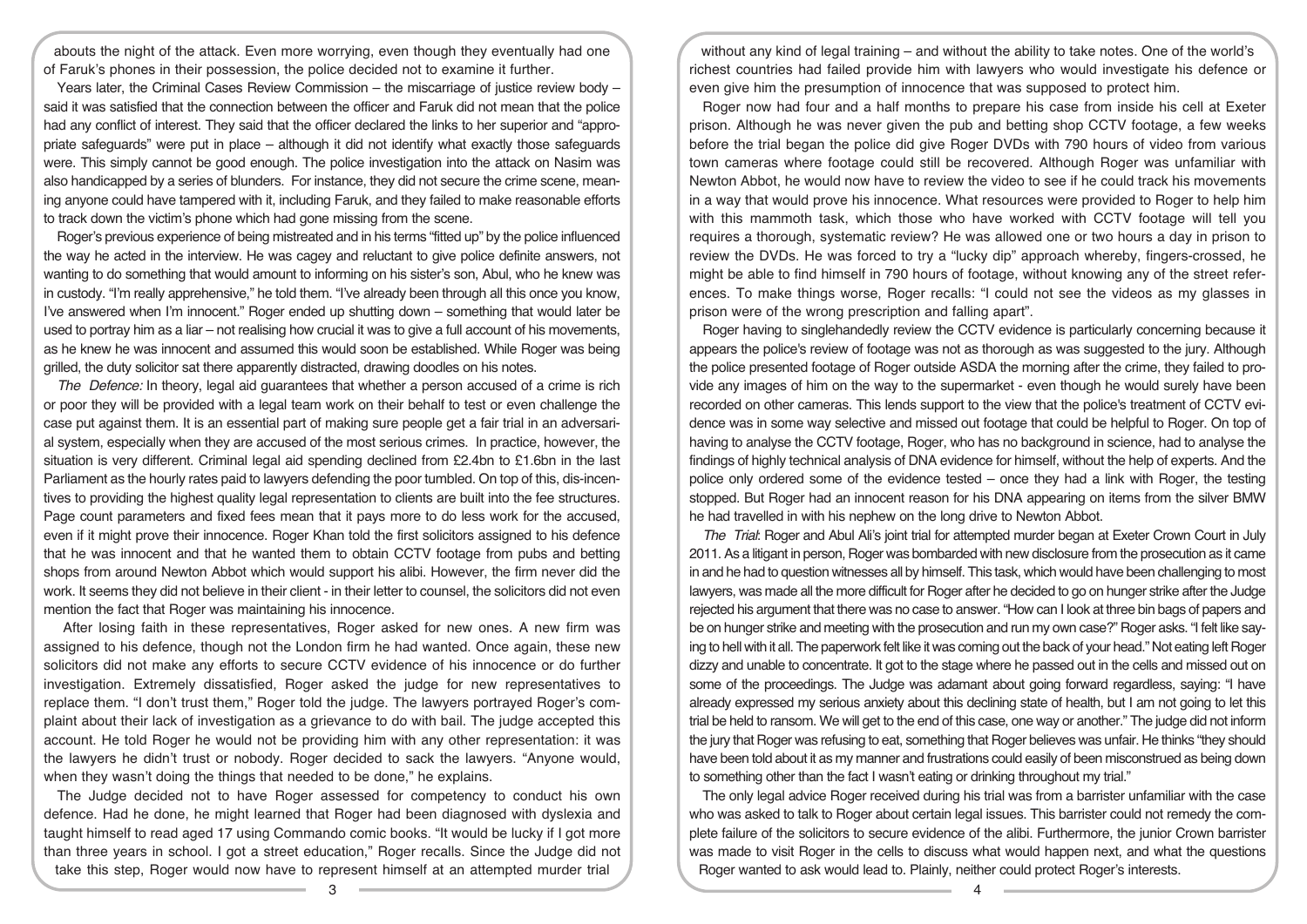Roger struggled to question witnesses. He could not meet with them pre-trial and the only way he could get them to attend was by asking to have them arrested if they did not obey a court summons, which was hardly likely to ensure their co-operation on the stand. One individual Roger had wanted to testify was Faruk Ali's then wife, Laura Lyons. However, he was never given this opportunity. Laura was called to testify, but was she was pregnant and afraid. In the previous month she was again attacked by Faruk and received head, chest and stomach injuries which left the hospital struggling to find a heartbeat of her unborn child. "When I was called to testify I had moved out and was trying to avoid any further involvement with Faruk or his immediate family," she recalls. "I was subjected to terrible abuse from him even whilst I was pregnant with our daughter and I was in total fear that any further involvement with him or this case could have been life threatening to both me and my unborn child. I could not take that risk and had to put my unborn child's safety first," she says. "I told the police that I was in fear for my life, which is why I never gave statements to the police previously about the attacks that took place on myself. Deep down I think the police knew I wouldn't attend court and testify. I don't know what they told the court. My doctor provided a letter that said that calling me to court in my condition and given the history was not acceptable. To have given an account about what was going on at that time would have had serious implications on myself, my family and my unborn child. I was not prepared to sacrifice anyone's safety."

The lack of experts at his disposal also hindered Roger's ability to effectively challenge the case against him. A prime example was when the prosecution presented a spreadsheet to the jury to argue that there had been a large number of calls between Roger and Abul leading up to the crime, as they were planning the attack. The sheet listed each call twice, incoming and outgoing, including attempted calls, giving the impression of a much larger number of calls. In fact, the call data showed that Roger and Ali may have spoken to one another or left messages on 19 occasions in the month of October, with no call lasting more than two minutes and forty-eight seconds. But the impression from the spreadsheet was of an intense series of contacts, which the prosecution argued suggested planning of the crime.

To make matters even harder for Roger, he had to deal with the presence of the victim's family members in the courtroom, including some who would later be called as witnesses. Among these individuals was Faruk Ali. Roger was made to defend himself while the man who masterminded the attack watched from the public gallery. Eventually, Roger was able to question Faruk on the stand. Unsurprisingly, he could not get Faruk to admit his involvement in attack. But had the case been investigated by solicitors and Roger been represented in court, Roger's counsel could have caught Faruk out in any number of lies and thoroughly undermined his protestations that he was not involved.

At the start of the trial Roger's co-defendant Abul had been denying any role at all in the attack on Nasim. However, he then amended his defence case statement to say that in fact he had met two men in the silver BMW and paid two men money to go and "persuade" Nasim to take a lie detector test. Abul said the plan had been for him to stay at Faruk's that night, since Faruk had been doing the arranging. Then, just a couple of days before the trial ended, Abul change his statement again, this time saying that the two thugs had been sent simply to menace Nasim. According to the summing up, Abul claimed to have met two white men after dropping Roger off at the Penn Inn roundabout. Abul said that he paid them some money, and one of the two men borrowed Abul's Helly Hansen jacket. After the men left, Abul claimed he took a nap and then Faruk entered the car. Faruk left after a while, saying he would return, but never did. Then, the two thugs returned one at a time, conceding that they had messed up but nevertheless

demanding the rest of the money. Abul then claimed that he had a struggle with one of the men, and the other pulled a knife, threatening him with reprisals against his family if he spoke to the police. Abul had effectively confessed to responsibility for the crime. But Roger was in no position to be able to deal with this dramatic change in his co-defendant's story. It was the kind of bombshell that would have tested the ability of skilled counsel. Whether it was Faruk and Abul who did the actual beating, or hired thugs, is still unclear. But what is clear is that Roger's trial was unfair and his conviction is unsafe.

"At trial it was frustrating. You can't say what you need to say; it's like your hands are tied… I am stuck inside – I can't go and get any evidence," Roger recalls. "Sitting there in the dock, with the police, the jury, the judge, the witnesses, the prosecutor – they all seemed connected and they were all coming for me." Roger's ordeal left him with a clear conclusion that should unsettle all those who want the British justice system to be the best in the world: "It was a kangaroo court."

The Jury: To Roger, everyone in the trial seemed to be against him: the judge, the prosecution, his co-defendant and the hostile witness allowed to roam the courtroom. Was the jury at least impartially observing the evidence before them? It appears doubtful. Juror number 5 told the court just after opening remarks that she knew Faruk Ali's then wife, Laura Lyons. The Judge questioned her and seemed to be satisfied that it was merely a "passing acquaintance". Roger, concerned that having a juror be dismissed would delay the trial and assured that it was not a close relationship, decided not pursue their dismissal. Without legal representation, no one told Roger that discharging a juror would not necessarily cause delay. Then signs began to emerge that it was not merely a "passing acquaintance" and that juror 5 had several connections to players in the case. She worked at the GP practice where the victim went daily to have his dressing changed following being discharged from the hospital. Her son worked on IT in a civilian capacity for the police. Her brother was in relationship with Faruk's mother in law. Certainly any juror aware of Faruk's propensity for violence would have concerns about acquitting Roger, as if it wasn't Roger in the dock, there was a strong argument that it should be Faruk. Eventually, having spent three weeks associating with the rest of the jury and with only a week left of the trial to go, the juror was finally dismissed.

The Forensics: What did the physical evidence in the case suggest about who carried out the attack on Nasim Ahmed? Can it tell us for certain who was responsible? No, but it strongly suggests that Abul Ali was telling at least part of the truth in his account that he and Faruk Ali were in the silver BMW car plotting mayhem. Faruk could not be excluded as a minor contributor to DNA found on a cloth cap and snood found in the car. There is nothing in the physical evidence that proves Roger was at the scene of the beating. There is the blue baseball cap found at the crime scene, which belonged to Abul Ali, and had the DNA of at least three people on it. This included blood of the victim, Nasim Ahmed. "Wearer" samples from the band showed what Roger readily admits: that he had borrowed and worn the hat on the drive up from London before giving it back. As for the minor DNA contribution, Faruk Ali could not be excluded as the donor. Hair, fibres and debris recovered from the hat were not examined further – the police stopped testing once they had included Nasim and Roger. But clearly this was an object which several people had been in contact with, and should have been subjected to further testing to see if additional profiles could be established.

Next, there is the Helly Hansen jacket that also belonged to Abul Ali and was found in the silver BMW. Blood on the right sleeve of the jacket was tested, coming back showing Nasim as the major contributor. There is an incomplete profile within the stain identified as blood on the jacket sleeve that does not come from the victim, Mr Khan or Abul. A neck area sample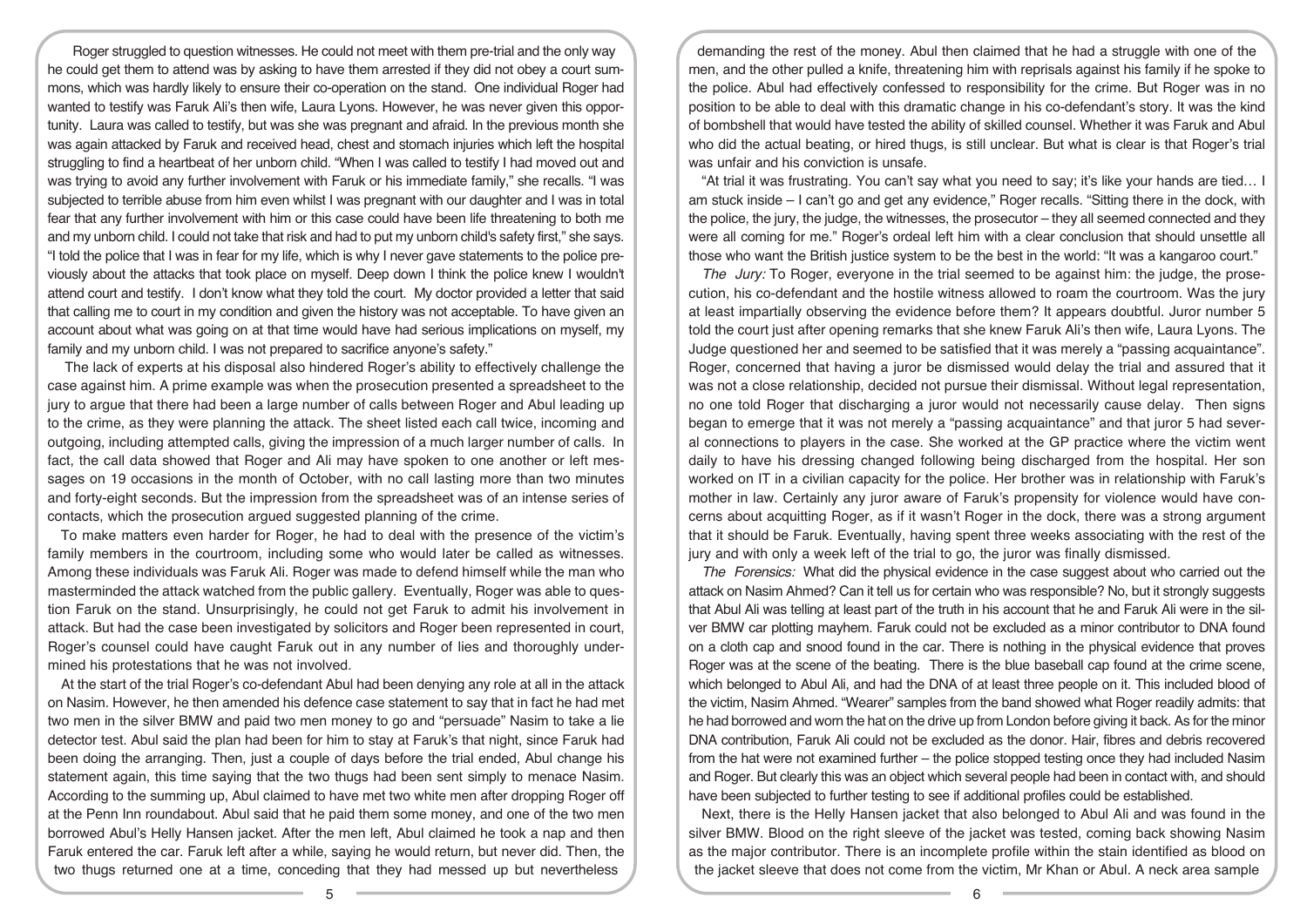from the jacket generated a mix profile of up to three people, with Abul as the major contributor. Again, many of Faruk's DNA components were observed on the jacket, meaning he it could not be excluded that a trace portion of the DNA originated from him. When Faruk got word tof this, he went to Abul's lawyer and made a false statement that purported to explain away any DNA found on the jacket that was his. He said that the jacket had been in various protagonists homes over the previous year and had been transported between them by him, Faruk. This statement was never presented. On the metal bar presumed to have been used to beat Nasim, biological material was tested and DNA found from at least two people. The major contributor was, unsurprisingly, the victim. The minor component was considered to be too small to make meaningful comparisons with.

What the forensics offered, then, was nothing that proved Roger took part in the attack. Yes, his DNA was found on the headband of his nephew's baseball cap, but given Roger wore it in the car, it is a moveable object and the crime scene was not secured, this is not enough evidence to find a man guilty beyond a reasonable doubt. Instead, the physical evidence left wide open the possibility of someone who was not Roger being at the scene and involved in the beating, such as a hired thug or thugs, or Faruk.

The Appeal: Roger wrote his initial appeal himself, with a solicitor looking it over after a journalist tried to help him find one. A single judge reviewed his application and denied it, mistakenly believing that the evidence against Roger had been "overwhelming" and misapprehending the volume of phone contact between Roger and Abul Ali in the run up to the attack. Roger's next shot at an appeal, this time considered by three judges, was also rejected. Without all the information in front of them, the Court dismissed the difficulties Roger had faced in preparing his own defence, finding that: "The resources of the police were made available to him in… playing CCTV footage in the format he wanted." But Roger never got the footage he most wanted and had just hour or two a day to analyse 790 hours of video of a town he was totally unfamiliar with from behind bars. Moreover, the full panel's decision contained straightforward errors. It talked about how "the defendants were linked by a large number of emails" - despite the fact the emails concerned were with other parties and did not concern Roger. A solicitor advocate was present at this full court hearing, but "I wasn't allowed to be in court for the hearing or to be on video link," Roger remembers. "The blood and most of my grounds were not answered and they called it a hearing. I call it yet another cover up where yet again I never got a fair hearing. Is that justice?"

The CCRC: The Criminal Cases Review Commission should have been Roger's saviour. The body was established in 1995 to investigate alleged miscarriages of justice and refer unsafe convictions to the Court of Appeal. In Roger's case, getting his application considered by the CCRC took three years. His application was originally submitted in 2013. He was told it would take 17 months to process so he withdrew it and went straight to the Court of Appeal, not realising that this would mean that he would lose his place in the Commission queue.

When it did finally reach a decision, the CCRC said that it would not refer Roger's case because it felt there was no real possibility that the Court of Appeal would find his conviction to be unsafe. It is Roger's representatives' view that the CCRC's decision placed undue reliance on the flawed Court of Appeal proceedings, and also failed to appreciate the significance of the fresh evidence presented. The CCRC was created to correct the mistakes made by the courts at trial. However, for Roger it has to date failed in this role. "At trial I felt totally alone. In some ways I still do. Nothing has changed. I am still in prison. They [the CCRC]

say wait. Then they say trust us, we checked," he says. "I have been here for five and a half years. How long do I have to serve for a crime I didn't do? When am I going to get my life back with Marie? Are we going to be racing each other around the corner on our Zimmer frames?" Roger's experience of trying to end his wrongful imprisonment by getting his conviction quashed has left him with straightforward view: "There is no justice in this system."

The Present: Roger is currently one of 450 inmates at HMP Whitemoor, a maximum security facility in March, Cambridgeshire. It is considered one of the harshest prisons in the England and Wales. In 2015, for instance, it was revealed that one prisoner there had been kept in isolation for two and a half years, even though a governor can usually only segregate a prisoner for 72 hours. Last year also saw a riot squad called into Whitemoor to end a nine hour siege where a prisoner had taken another inmate hostage and started a series of fires. It is in this environment where Roger, despite his innocence, is now six years into a thirty-year sentence. "I am banged up 21 hours a day," he says. He is also apart from Marie, who just wants him back. "I don't want no one else," she says. "I'm waiting for him to come home. I love him." Roger's wrongful conviction, Marie says, has transformed her life. "I'm waiting for him. He's a good guy. He's in there for nothing and I'm not going to let him down." Marie talks to Roger everyday on the phone and sends him letters once or twice a week.

Currently Roger is represented by the Centre for Criminal Appeals, a non-profit law office which relies on grants and donations to carry out the investigation on cases that the Legal Aid Agency is unable to fund. His solicitor, Emily Bolton, thinks Roger's case is symptomatic of a justice system in which it is now all too easy for an innocent person to find themselves swept into a prison cell. "Roger is ultimately a victim of politicians trying to do justice on the cheap and of the absence of a culture of defence investigation in this country. Where I used to work, in the United States, a good lawyer would have got the court to order the CCTV of the pubs Roger was in produced, and their in-house investigator would have trawled through it to find Roger," she says. "With legal representatives willing to investigate on his behalf and the assistance of forensic experts, Roger could have had a fair trial that ended with an accurate result. Instead, we ended up in a situation where public safety is at risk. We have locked up an innocent man, and at least one of the culprits of this terrible crime is still at large. That does Roger an injustice, but it also does the victim of the crime an injustice. The CCRC took years to begin looking at Roger's case and refused to carry out the in depth investigation the case needs, including an investigation of the relationship between Faruk Ali and certain officers in the Devon and Cornwall Police. If we care about public safety and want a justice system that gets accurate results and rectifies mistakes quickly, we have to signal to our politicians that this is something worth paying for. In light of the CCRC's decision, Roger now needs the public's support more than ever to secure justice." The CCRC's decision decision is currently being challenged through judicial review.

As for Roger, he remains desperate for an opportunity to prove his innocence to the Court of Appeal so he can secure his release and be reunited with Marie. "I don't want sympathy, I just want a chance to present the evidence," Roger says of his case. "Just look at the DNA. I wasn't there, so why am I here? At the end of the day we need to get everything out. Let the people decide." Roger would like to thank everyone for the messages of support he's received to date: "I just wanted to say a big thank you to everyone for the messages of support. It was a close as you can get to a good day in prison to get those messages.

Roger Khan (A5724AY), HMP Whitemoor, Longhill Road, March, PE15 0PR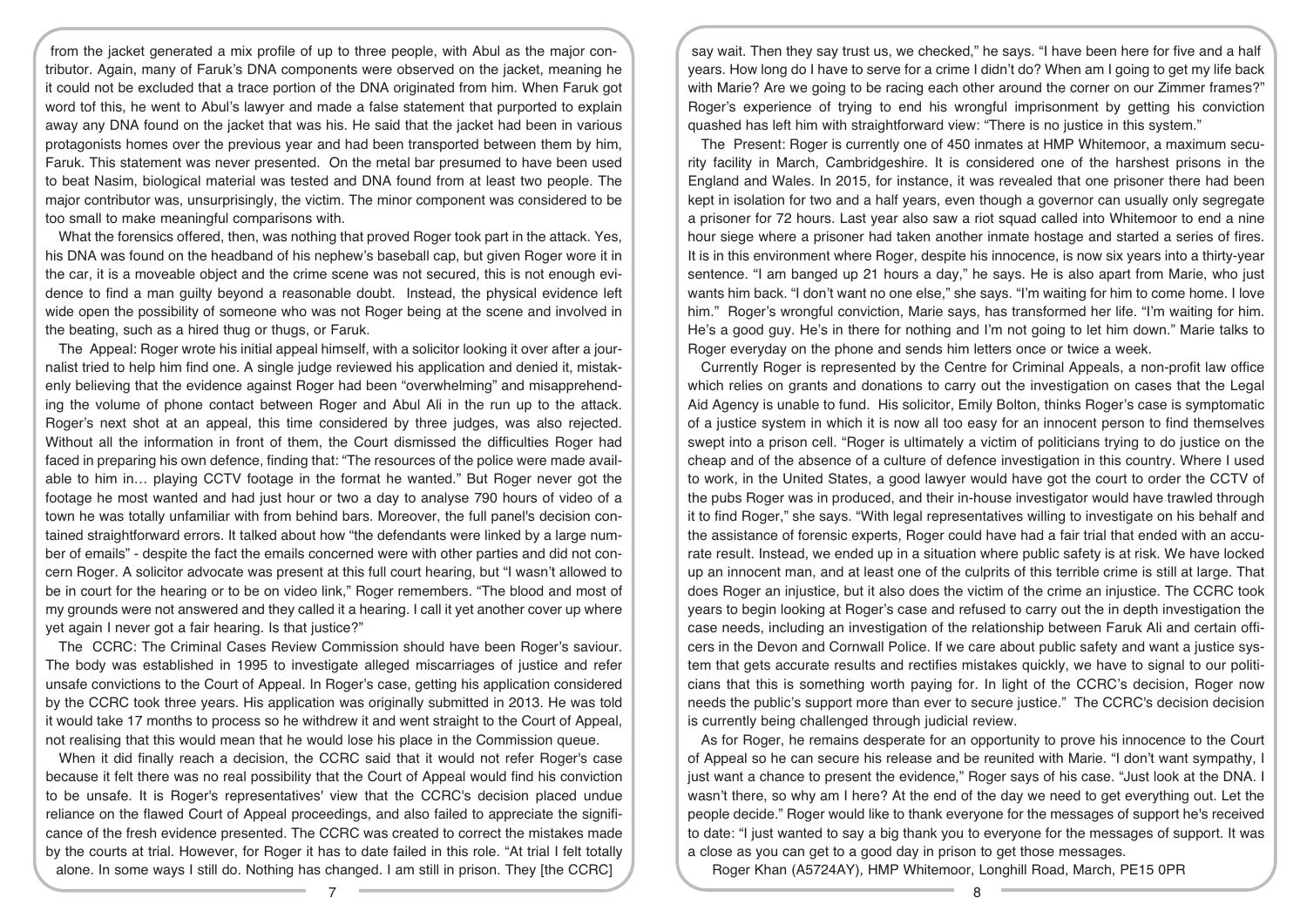## "Why do Some Defence Lawyers Regard Their Clients as 'A Problem'?

Daniel Newman: How do lawyers treat their clients? For me, this question is at the heart of issues of access to criminal justice. Of course, lawyers do not need to like their clients or sympathise with them in order to offer high quality representation. Dr Daniel Newman on his research into the lawyer-client relationship Indeed, there is the risk that too close an affinity between lawyers and clients can actually dilute a lawyer's potency. All the same, the lawyer-client relationship is inherently a social one and the state of the lawyer-client relationship can be held up as a key indicator of procedural justice in the English criminal courts. Access to criminal justice requires access to lawyers: the principle of the equality of arms means the criminal justice system presupposes roughly equal resources and expertise on both sides of the equation. The selfreferential nature of the legal system, with its complex web of technical language and internal rules, acts to overwhelm and alienate defendants. In order that those suspected and accused of crimes can comprehend what is going on and, thus, properly be said to take part in their own cases, they need a lawyer to act as a translator. The court system removes the defendant from the criminal process in significant ways: they become definitively a client, losing the ability to be active players, as they are rendered reliant upon lawyers. They are locked into a process of legal dependency. Reducing justice to the exchange between lawyers and their clients means it is imperative to pay due attention to the social side of this relationship.

My social research into criminal legal aid lawyers involved a research method called ethnography, combining participant observation with formal interview. In short, I followed lawyers around then talked to them about their work. This took place with three firms in the same city over the course of one year. This is a small sample compared to the overall number of criminal lawyers in practice, one involving less than fifty lawyers in the same practice area. The approach taken, though, allowed for a deep engagement with criminal defence lawyers and, in academic terms, is considered one of the most significant engagements with practitioners in England and Wales in the past few decades. One of the most interesting findings of my research was how the accounts of the lawyer-client relationship I obtained from interviews and observation were so markedly different.

In interview, lawyers gave a glowing description of their relationship with clients. The lawyers felt they occupied a crucial position helping to deliver justice for all and thus saw themselves as noble professionals representing a public service ethos that one practitioner branded a 'social agenda'. This social agenda entailed the lawyers claiming to practice for, what were often referred to as, 'altruistic' reasons, with lawyers stating that they 'wanted to be on the side of the underdog', 'standing up for the vulnerable' or 'fighting for the little guy'. The lawyers saw themselves as part of the welfare state, providing a vital public service; facilitating a public good. There was a clear theme running throughout the interviews that their work was 'important to society' and 'supporting those who are forgotten by society'. In order to meet the social agenda, it was apparent that client-centred practice was the ideal these lawyers professed to adhere to. At some stage of the interviews every lawyer highlighted that their practice was solely focused on meeting the wants and needs of those suspected or accused of crime. Overall, then, the interviews presented client-centred practice across all the firms with lawyers who placed great stock in their public service role serving the vulnerable and needy.

In contrast, lawyers under observation displayed deeply negative feelings toward their clients. The lawyers treated clients as if they were idiots, with all at some point referring to an individual client by such condemnatory terms as 'stupid' or 'moron'. Again and again, lawyers would comment on the 'type' of client, sneering about how 'low' or 'vile' clients were and that they were a 'waste of space'. While pleasant to a client's face, lawyers were keen to com-

municate their distaste for the client when they were out of earshot. Lawyers would pass judgment on the clothes clients were wearing or the way they looked. Some clients were damned for the area they came from ('have you seen what comes from that estate?'), others for their family ('I wouldn't expect anything different, I know his mother too…she's a sight').

Seeing clients as representatives of an 'underclass', lawyers were willing to condemn the moral culpability of those who presented themselves to them at court. Beyond simply believing clients guilty, I saw every lawyer push clients to plead guilty, in many cases despite the client asserting their innocence and wanting to plead not guilty. There are numerous reasons why a lawyer might convince their client to plead guilty, including systematic factors such as communicating the sentence discount, the expectation for guilty pleas and the Criminal Procedure Rules. Another possibility is financial incentives, whereby it is efficient for a lawyer to conclude a case early with criminal legal aid increasingly a volume-based industry. As such, I saw defence lawyers effectively serving the interests of the state (not necessarily the client) in ensuring a conveyor-belt of guilty defendants. Overall, the lawyers under observation showed a practitioner-centred practice in which the clients were, at best, a bothersome irrelevance, and, at worst, a problem to be eliminated.

Contradictions: So, I was presented with was contradictory data, which led me to reflect on how to reconcile these differences. Many who have seen my research suggested that the lawyers were lying and I admit that this seems a common sense approach. The events shown in the observation are the reality of lawyer attitudes while their interviews represent an attempt at image management to cover up any malpractice. Lawyers would need to attend to the bad impression created by their practice. It would be easy for me to say that the lawyers had been lying but that seems unkind and simplistic so was not a satisfying way for me to leave this research. I spent some time thinking through alternative explanations for the results I had. Ideally, any such explanation would allow us to progress the debate about how to improve the lawyer-client relationship and maximise access to criminal justice. Calling one side liars would only ever shut down dialogue and would be unhelpful in bringing about change.

I searched for a more useful explanation and think I found it in psychological theory; in particular the psychoanalysis of Freud and Jung. I used this theory to explore the attitudes that the lawyers were revealing towards their clients and found evidence of defence mechanisms on display. Of course, I am not making some clumsy attempt at diagnosing individual illness here. Rather, I have identified what – heuristically – could be considered an institutional pathology. I am proposing we use this psychoanalytic lens as a means to further understanding as to how the lawyer-client relationship functions.I use Freudian theory to identify how his concepts of rationalisation and displacement can be viewed in the approach of the lawyers who were being studied. Rationalisation allows an individual to protect their ego from pain by fabricating a false narrative when the reality of a situation would be too damaging for their selfesteem. In regard to these lawyers, the limitations of the social agenda might be explained by it representing a fiction the lawyers told themselves to help soften the blow of their not being valued as professionals. The lawyers in my research were aware to the point of obsession that they were not paid as much as their peers from law school who went into other areas of practice, earned less than other professionals outside law and might actually be trumped by some tradespersons (the anger that on call plumbers could charge more than on call lawyers was disarming). Claiming that they did not practice for the money but for the respect of providing a social good meant the lawyers did not have to admit they were not paid the salary beholden of a professional and thus not financially valued as professionals.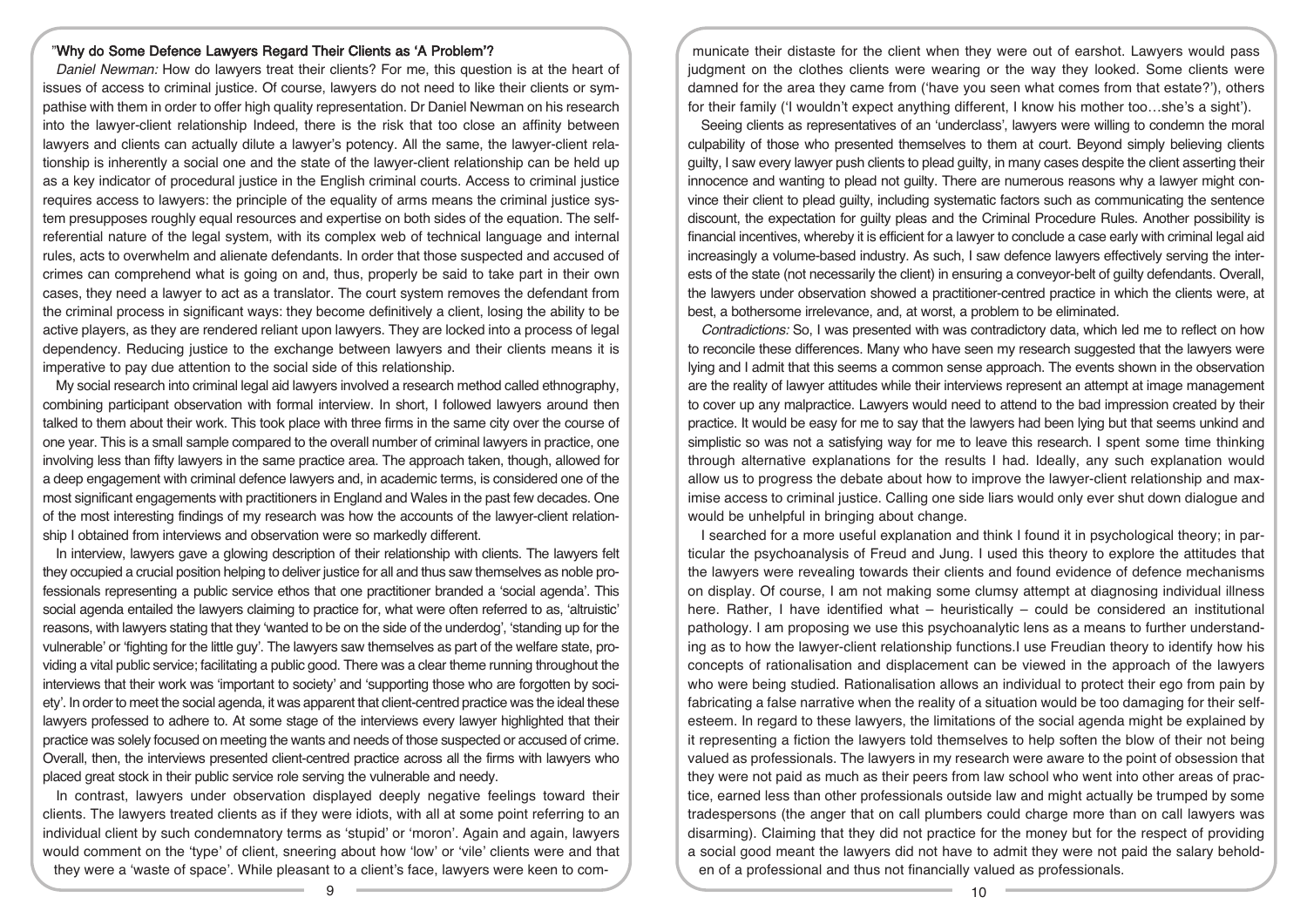However, that criminal practice invariably involves association with criminals meant that the lawyers were tarred by association, earning a low social standing with many looking down on these practitioners, judged as they were for taking part in, what we would call in sociological terms, 'dirty work'. Lawyers bemoaned the lack of respect they got for the hard work they put in – and were particularly aware that lawyers in commercial practice barely recognised them as the same profession. Displacement sheltered them from realisation of the failure of their social agenda to give them any standing of note. Such displacement involves transferring the pain and displeasure brought about by a dangerous object onto one considered safe. There were several targets that could have been identified for the lawyers' ire if they were reeling against the undermining of their social agenda. These include the media who created a populist anti-defendant line, the public that bought into this and demanded action, the government that reflected this in their policy-making, judges who convict innocent defendants, prosecutors who bring unjustified charges and police who may lie. All contributed to the debasement of the practice of these lawyers by ensuring that those suspected and accused of crimes were generally looked down upon and little respect was given to those who represented them. These were powerful groups and largely beyond the reach of the lawyers when they were satisfying their emotional drives while displacement involves selecting a weak, vulnerable and readily accessible victim to cast as a scapegoat. Criminal clients provided the perfect soft target.

As a final consideration, Jung's understanding of psychoanalysis offers a neat way to tie together the themes described. For Jung, an attitude can be understood as, 'the readiness of the psyche to act or react in a certain way'. Jung states that attitudes are organised in pairs: one conscious, the other unconscious. Neurosis reflects an unresolved tension between opposing attitudes of the conscious and the unconscious. They arise when the conscious attitude cannot reconcile elements deemed important to the unconscious attitude. As a result, a duality emerges between abstractism and concretism. These represent two ways of thinking and feeling – the former more sophisticated, rational and logical, and the latter more primitive, based entirely on perception and feeling.

Following Jung, these lawyers suffered from a neurosis; a split between their consciously professing positive attitudes and unconsciously propagating negative attitudes. Lawyers were differentiating between the client and a client: the general and the particular. The client was that considered in abstract, regarded in theoretical terms through the lens of access to justice and, as such, reflecting the social agenda discussed in interview. On the other hand, a client was the concrete experience, that client dealt with in the here and now, connected with the pain and displeasure of their professional standing, which they subsequently appeared to resent under observation. When thinking objectively – detached and reasoning – the lawyer held positive attitudes towards the client. This is what happened in the interviews where lawyers were given time and space to reflect thoughtfully. It was only when lost in the moment – reacting to demanding situations, working on instinct – that the lawyers displayed these negative attitudes towards a client. It was thus that the observation showed the unfiltered image of the lawyers in action and without time for deep and meaningful pontification.

This process necessitated a further act of rationalisation on the part of these lawyers. To resolve the tension that separated the negative attitudes shown as lawyers engaged in their routine practice with the higher ideals signified within the positive attitudes, they were acting out an elaborate fantasy. In this way, lawyers were able to show complete disdain for their clients, while still able to assert to holding positive attitudes as long as they felt they were doing their best in the job. As a result, the lawyers could actually believe they held positive attitudes, allowing them to claim to be realising the social agenda and, therefore, meet the ideals set out by their egos. Lawyers were also able to

feel proud and experience a sense of accomplishment. The rationalisation defence mechanism thus had a double value here, protecting the lawyers from the realisation that they had failed to achieve high remuneration or be valued for upholding the social agenda. The reality of their two failures was successfully rebutted keeping their egos free from pain or discomfort.

Returning to the idea that the lawyers may have been lying to me, then, this consideration makes it entirely reasonable to suppose that they were lying without realising it rather than being malicious or self-serving. They were not simply lying to me, though, they were lying to each other and, crucially, to themselves. I was treated as one of their own, which meant presenting a professional, positive attitude in theoretical terms but showing the opposite in reality. When given the opportunity to muse at length on their attitudes to clients, the lawyers were thinking in the abstract thus falsely convincing themselves that this abstract was something more than a self-justificatory myth. I also saw the concrete and, as a result, have been able to document the discrepancy that existed between the two. What becomes important going forward – and this the value of moving beyond easy answers such as lying lawyers – is that we can begin to make plans on how to ensure that lawyers do not develop such bad practices. Ideally, criminal legal aid lawyers would be paid better – but even that may not be enough to reverse such trends and, while addressing the unacceptable financial degradation of criminal legal aid is necessary to improve the quality of representation, it must be accompanied by improved ethical training for law students and practitioners. Lawyers must be hard-wired to take a client-centred approach. There is no need to adhere to the admittedly speculative psychoanalytic readings offered here to be concerned by the results of my research. It suggests a disconnect between the theory and the practice of law, a disjuncture that seems to be reflected in the mismatch between what lawyers say and what they do but is also a wider issue about the lack of communication or comprehension between the academic study of law and the pragmatic, messy, compromised world of legal practice.

## Janet Alder: Police Forced to Hold Gross Misconduct Hearing For Two Officers

The IPCC has directed Humberside Police to hold gross misconduct hearings for two police officers, following its independent investigation into the police's surveillance of Janet Alder in 2000, the sister of Christopher Alder who died in custody in Hull in 1998, and another person. The IPCC investigation followed a referral by the force in August 2013, following a request from the Home Secretary that all police forces check their records for evidence of surveillance relating to the investigation into the 1993 murder of Stephen Lawrence and the subsequent inquiry into his death. Humberside police did not discover any such evidence but their searches revealed evidence of surveillance into Ms Alder and another person. The IPCC investigation, which was completed in January 2015, found evidence of a case to answer for gross misconduct for two detective sergeants. The report was referred to the Crown Prosecution Service who concluded earlier this year there was not enough evidence to provide a realistic prospect of conviction against each defendant in relation to the surveillance carried out. Humberside Police did not initially share the IPCC's view that the two officers should face a gross misconduct hearing. However, after careful consideration, IPCC Commissioner Cindy Butts wrote to Humberside Police to direct them to hold hearings for the officers and the force recently confirmed that they accept this decision. The dates for the hearings will be confirmed in due course.

IPCC Commissioner Cindy Butts said: "The decision to direct a police force to hold disciplinary hearings is not taken lightly. Taking into account the serious and sensitive nature of the allegations and the weight of the evidence presented to me, I felt it was essential for public confidence that the officers concerned account for their actions." The IPCC will consider publishing its findings in full, once all proceedings have been concluded.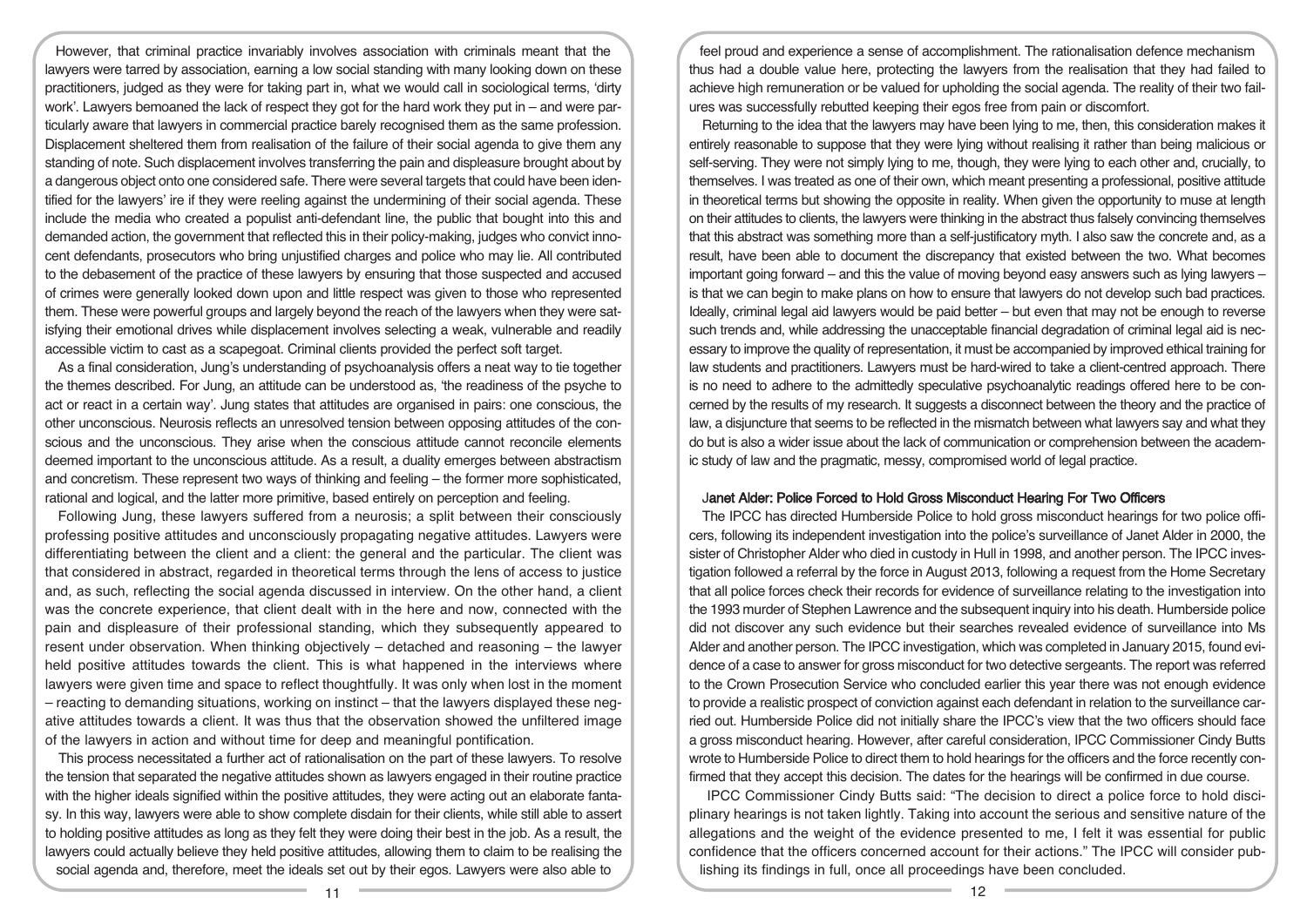## Hope For Egypt's Scorpion Prison Inmates

Human Rights Watch: The State Commissioners' Committee, which is part of the country's administrative courts, has formally accepted a complaint by prisoners' families and seven nongovernmental organizations asking that the government shut down Cairo's Tora Maximum Security Prison, known as al-Aqrab (Scorpion) prison. The commissioners, who are preparing their non-binding opinion for the case's judge, ordered on Tuesday, October 24, the creation of a committee of medical, engineering, and human rights experts from Cairo University to assess the prison's "suitability" to host inmates. Hundreds of families whose loved ones have been inside the prison for years may now have some cause for hope.

A September 2015 Human Rights Watch report showed that detainees, who mostly sleep on cement floors without mattresses and who are sometimes beaten, are deprived of families' and lawyers' visits for months at a time. Utensils, even toothbrushes and basic hygiene items, are forbidden. Windows are tiny, and ventilation is terrible, ignoring that cells bake in Egypt's hot summers and freeze in winter. Perhaps worst of all, many inmates are deprived of medicine and proper medical care, which may have contributed to some inmates' deaths. Six inmates died in just five months, between May and October 2015. Any truly independent and impartial scrutiny of Scorpion prison, run by the Interior Ministry, will conclude that abuses are rampant.

One of the prison's current inmates is lawyer Essam Soltan, deputy head of the moderate al-Wasat Party. He was detained in July 2013, weeks after the army orchestrated the forcible removal of then-President Mohamed Morsy. Soltan was charged with attempting to overthrow the new government and incite violence at the Rab`a sit-in, where Morsy's supporters gathered to protest the military takeover. Soltan fainted during his trial on Tuesday – the same day as the commissioners' report and one week after he began a hunger strike to protest months of solitary confinement, deprivation of exercise, and lack of clean water. But the presiding judge, who by law can inspect the prison or order investigation of the possible ill-treatment but never did, said dismissively, "bring the defendant biscuits." The gap between despair and hope in today's Egypt lies between a judge calling for biscuits and another judicial entity deciding to assess whether the Scorpion prison is fit for human habitation. For the audacious lawyers, activists, and inmates' families who have pressed this far, the battle continues.

#### Early Day Motion 475: Safety in Custody Statistics October 2017

That this House is concerned by the recently published Safety in Custody statistics which indicate a continuing rise in incidents of self-harm, assaults and violence across the prison estate in England and Wales; notes that self-harm incidents reached a record high in June 2017 with 41,103 recorded, up 12 per cent from the previous year and a 10 per cent rise in the latest quarter; further notes that assaults and serious assaults have continued to rise reaching record levels with 27,193 incidents recorded up 14 per cent from the previous year; is further concerned that assaults on staff have increased by 25 per cent from the previous year with 7,437 incidents recorded and serious assaults on staff up 14 per cent on the previous year; is also concerned that prisoner on prisoner assaults have risen by 10 per cent over the past year with 19,678 incidents recorded and serious assaults up 18 per cent since 2016; understands that death in custody figures have dropped slightly yet remain too high with 300 recorded in the past 12 months; further notes the increase in the prison population to over 86,000 in recent months leading to a further strain on the service; and calls on the Government to act urgently to address the continuing deterioration of safety across the prison estate and to meet with front-line staff and inmates to coordinate a safe and stable workplace and living situation for all.

## Hate Crime Offences

In 2016/17, there were 80,393 offences recorded by the police in which one or more hate crime strands were deemed to be a motivating factor. This was an increase of 29 per cent compared with the 62,518 hate crimes recorded in 2015/16, the largest percentage increase seen since the series began in 2011/12. The increase over the last year is thought to reflect both a genuine rise in hate crime around the time of the EU referendum and also due to ongoing improvements in crime recording by the police. The Office for National Statistics have stated that increases in recent years in police recorded violence against the person and public order offences have been driven by improvements in police recording. Around nine in ten hate crime offences recorded by the police are in these two offence groups. There was a further increase in police recorded hate crime following the Westminster Bridge terrorist attack on 22 March 2017. The number of hate crime offences in 2016/17 for the five centrally monitored strands were as follows: - 62,685 (78%) were race hate crimes; - 9,157 (11%) were sexual orientation hate crimes; - 5,949 (7%) were religious hate crimes; - 5,558 (7%) were disability hate crimes; and - 1,248 (2%) were transgender hate crimes.

#### N. Ireland: Prisoners Get £700k in Pay-outs for Assaults, Falls and Human Rights Claims

Kate Buck, Belfast Telegraph: Prisoners in Northern Ireland have received compensation payouts adding up to more than £700,000 over the last five years. Figures obtained by the Belfast Telegraph reveal there were more than 1,800 injury claims, resulting in payments of £696,348. Since 2013 some 160 claims for lost or damaged property have been lodged, leading to pay-outs totalling £19,148. It already costs £53,408 per year to keep someone locked up - more than double the average salary in Northern Ireland. Statistics released under Freedom of Information show a sharp rise in claims put forward at Magilligan Prison near Limavady, a medium to low security facility for male prisoners with less than six years on their sentence. It currently has 425 inmates and a capacity of 570, but in 2016 there were 690 injury claims costing the taxpayer £196,255 in compensation payments. This was almost 10 times the amount that had been paid out the year before - in 2015 there were only 99 injury claims and £19,900 paid out. The claims include assaults by prisoners and staff, trips and falls, smoke inhalation and unsafe working facilities. The steep rise in figures is driven by mass claims from prisoners that their human rights have been breached in Magilligan. In 2013 and 2014 there were fewer than 10 'breaches of human rights' claims, and a rise to 62 in 2015, but 2016 saw this figure rise to 638, an increase of 929%.

It is thought that some of these may be historical claims from former prisoners who have taken action after their release. The Northern Ireland Prison Service has said that 90% of these claims relate to the sanitation at Magilligan, where prisoners have been slopping out, meaning that they have been forced to use chamber pots instead of functioning toilets if a member of staff is not present to take them to use the facilities. TUV leader Jim Allister expressed concern at the compensation payments. "It's not just the £700,000, because all of those claims will be legally aided and it will be a much higher figure than what these show," he said. "I think the fault lies with the legal aid situation and prisoners are given unquestioning legal aid, making it easier for them, meaning that the balance is in the favour of the prisoners, as it is cheaper for the State to pay for them instead of paying for the legal and court costs."

The Prison Service said: "The Prison Service receives various claims for compensation from prisoners. "Each claim is dealt with individually and resolved appropriately. "Claims in recent years by prisoners in Magilligan have largely been due to unsatisfactory sanitation in a number of accommodation areas of the prison. However, this accommodation is being